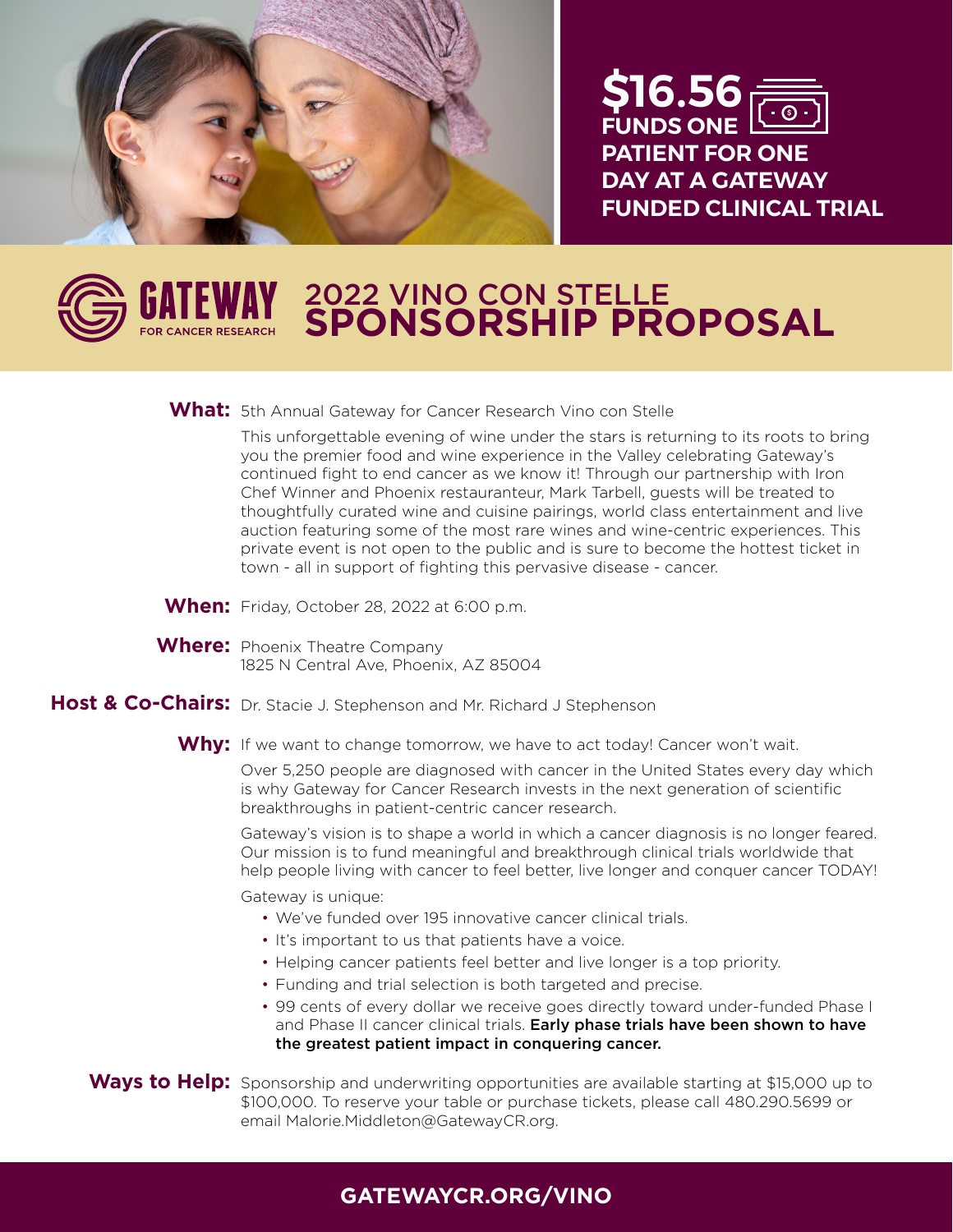

# **PATIENTS ENROLLED**  $\bullet$  9,000+

#### **MELCHIOR - \$100,000**

- Continuous acknowledgement as Presenting Sponsor
- Exclusive tables with VIP seating (2) tables of eight
- Logo or name placement and recognition included on website, event program, and sponsor reel (deadlines permitting)
- Full-page ad in program book
- Corporate name in all pre- and post-event press releases
- Verbal recognition from podium as Presenting Sponsor for 2021 Vino con Stelle

#### **DOUBLE MAGNUM - \$50,000**

- (2) tables of eight with VIP seating
- Logo or name placement and recognition included on website, event program, and sponsor reel (deadlines permitting)
- Full-page ad in program book
- Corporate name in all pre- and post-event press releases
- Verbal recognition from podium as a sponsor for 2021 Vino con Stelle

### **MAGNUM - \$25,000**

- (1) table of eight with priority seating
- Logo or name placement and recognition included on website, event program, and sponsor reel (deadlines permitting)
- Half-page ad in program book
- Corporate name in all pre- and post-event press releases
- Acknowledged as a sponsor of 2021 Vino con Stelle

### **DEMI - \$15,000**

- (1) table of eight
- Logo or name placement and recognition included on website and event program (deadlines permitting)
- Acknowledged as a sponsor of 2021 Vino con Stelle

### **SALMANAZAR - \$5,000**

• (2) tickets with premier seating for entertainment

## **INDIVIDUAL TICKETS - \$1,250**